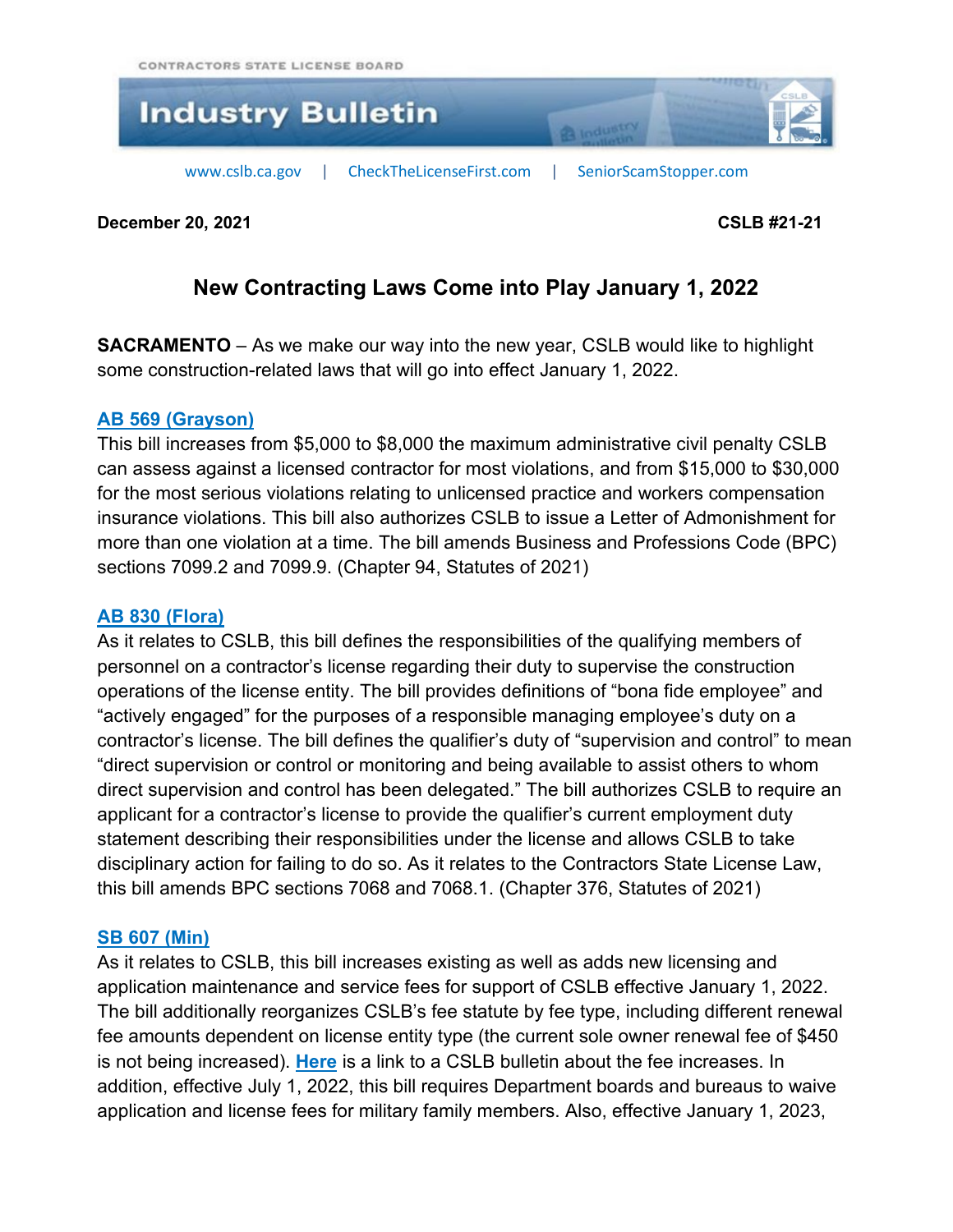this bill increases the CSLB qualifier, license, and disciplinary bonds from \$12,500 and \$15,000, respectively, to \$25,000 for all three bonds. (Chapter 367, Statutes of 2021)

# **AB 107 [\(Salas\)](https://leginfo.legislature.ca.gov/faces/billNavClient.xhtml?bill_id=202120220AB107)**

Effective July 1, 2023, this bill requires boards within the Department of Consumer Affairs (Department) to, after appropriate investigation, issue a temporary license to an applicant married to or otherwise in union or partnership with an active-duty military member when the applicant has a current similar license in another state. The bill identifies specified requirements to be met as a condition of issuing the temporary license and it requires a board to issue the temporary license within 30 days of confirming the applicant has met those requirements. The bill provides that the temporary license is not renewable and expires 12 months after issuance or when an original license is issued. The bill additionally requires boards within the Department to publish on their internet website information about the licensing options available to military spouses. (Chapter 693, Statutes of 2021)

# **AB 137 [\(Committee](https://leginfo.legislature.ca.gov/faces/billNavClient.xhtml?bill_id=202120220AB137) on Budget)**

The provisions of this bill that affect CSLB add Article 6.5 (commencing with Section 7086) of Chapter 9 of Division 3, of the Business and Professions Code. These provisions create the Solar Energy System Restitution Program within the Contractors State License Law. Together with the 2021 Budget Act, the bill makes available a \$5 million General Fund appropriation for CSLB expenditure until June 30, 2024, for the purposes of the program. The bill makes restitution pursuant to specified criteria available for any consumer who used a contractor after January 1, 2016, to install a solar energy system on a single-family residence. Qualifying criteria incudes demonstrating a financial loss resulting from fraud, misrepresentation, or another unlawful act committed by a residential solar energy system contractor that has not been and will not be fully reimbursed from any other source. The bill provides procedures and criteria for implementation of the program. (Chapter 77, Statutes of 2021)

# **AB 246 [\(Quirk\)](https://leginfo.legislature.ca.gov/faces/billNavClient.xhtml?bill_id=202120220AB246)**

This bill makes a licensed contractor's unlawful dumping of debris a cause for disciplinary action against the contractor. The bill also reorganizes BPC Section 7110 from paragraph form to an enumerated form to provide clarity and improve readability. (Chapter 46, Statutes of 2021)

#### **SB 757 [\(Limón\)](https://leginfo.legislature.ca.gov/faces/billNavClient.xhtml?bill_id=202120220SB757)**

This bill clarifies that a contract for a residential solar energy system is considered home improvement when installed on a residential building or property, for the purposes of the home improvement contract requirements under the Contractors State License Law. The bill further ensures home improvement salespersons must be registered to the contractor they are soliciting, negotiating, or executing contracts for and they must inform the homeowner on whose behalf they are soliciting. Where existing law prohibits a contractor from accepting payment for work not performed or materials not delivered, this bill extends that prohibition to any such payments from lenders or financiers. Finally, the bill